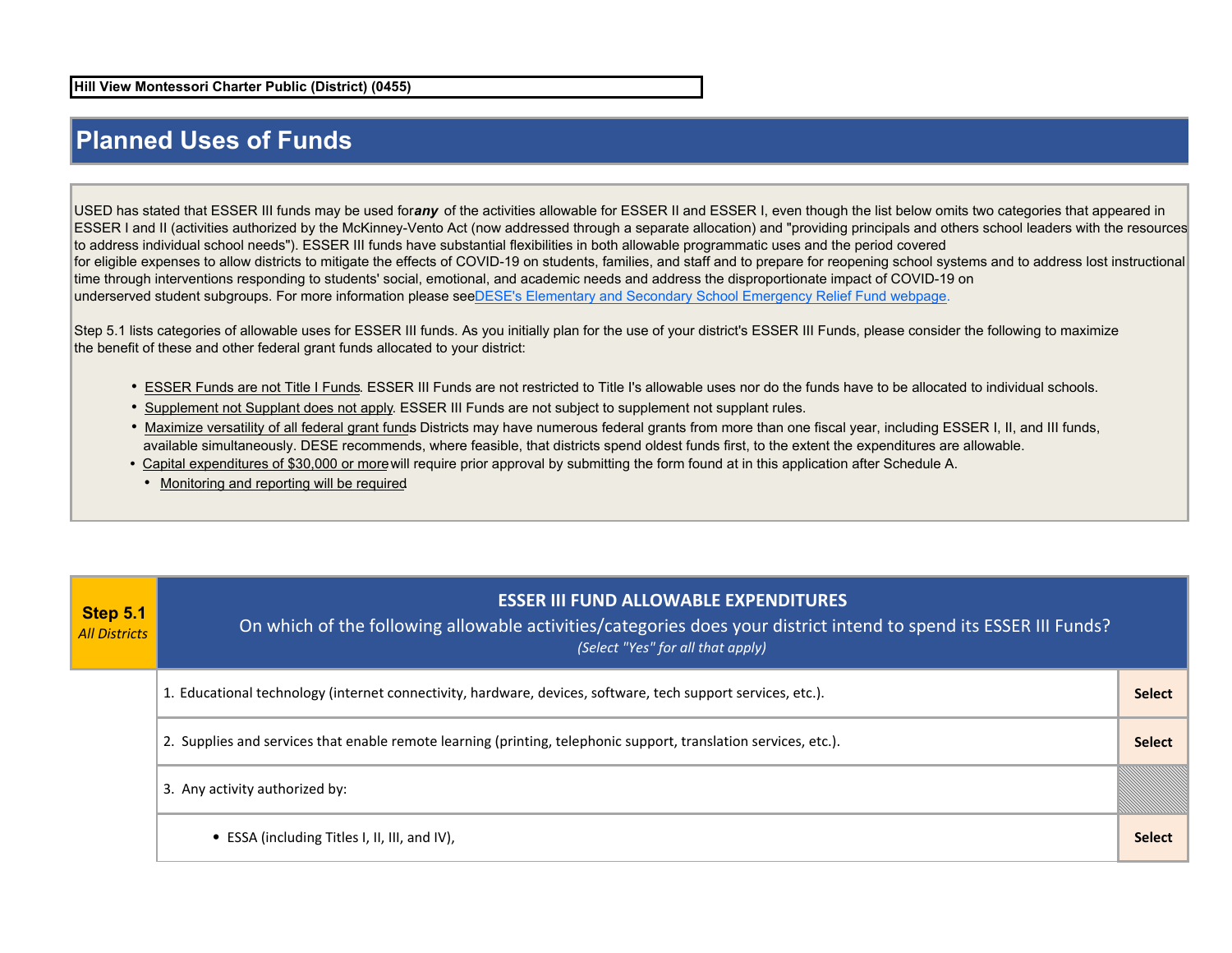| $\bullet$ IDEA,                                                                                                                       | <b>Select</b> |
|---------------------------------------------------------------------------------------------------------------------------------------|---------------|
| • Carl D. Perkins Career and Technical Education Act of 2006,                                                                         | <b>Select</b> |
| • Adult Education and Family Literacy Act.                                                                                            | <b>Select</b> |
| 4. Planning for and coordinating during long-term closures, including:                                                                |               |
| • how to provide meals to eligible students,                                                                                          | <b>Select</b> |
| • how to provide technology for online learning to all students,                                                                      | <b>Select</b> |
| • how to provide guidance for carrying out requirements under the IDEA and                                                            | <b>Select</b> |
| • how to ensure other educational services can continue to be provided consistent with all Federal, State, and local<br>requirements. | <b>Select</b> |
| 5. Mental health services and supports.                                                                                               |               |
| 6. Activities to address the unique needs of:                                                                                         |               |
| · low-income children or students,                                                                                                    | <b>Yes</b>    |
| • students with disabilities,                                                                                                         | Yes           |
| • English learners,                                                                                                                   | Yes           |
| • racial and ethnic minorities,                                                                                                       | <b>Yes</b>    |
| • students experiencing homelessness, and                                                                                             | Yes           |
| • students in foster care.                                                                                                            | <b>Select</b> |
| 7. Diagnostic intake assessments to gauge students' knowledge and skills (i.e. early literacy screening, etc.).                       |               |